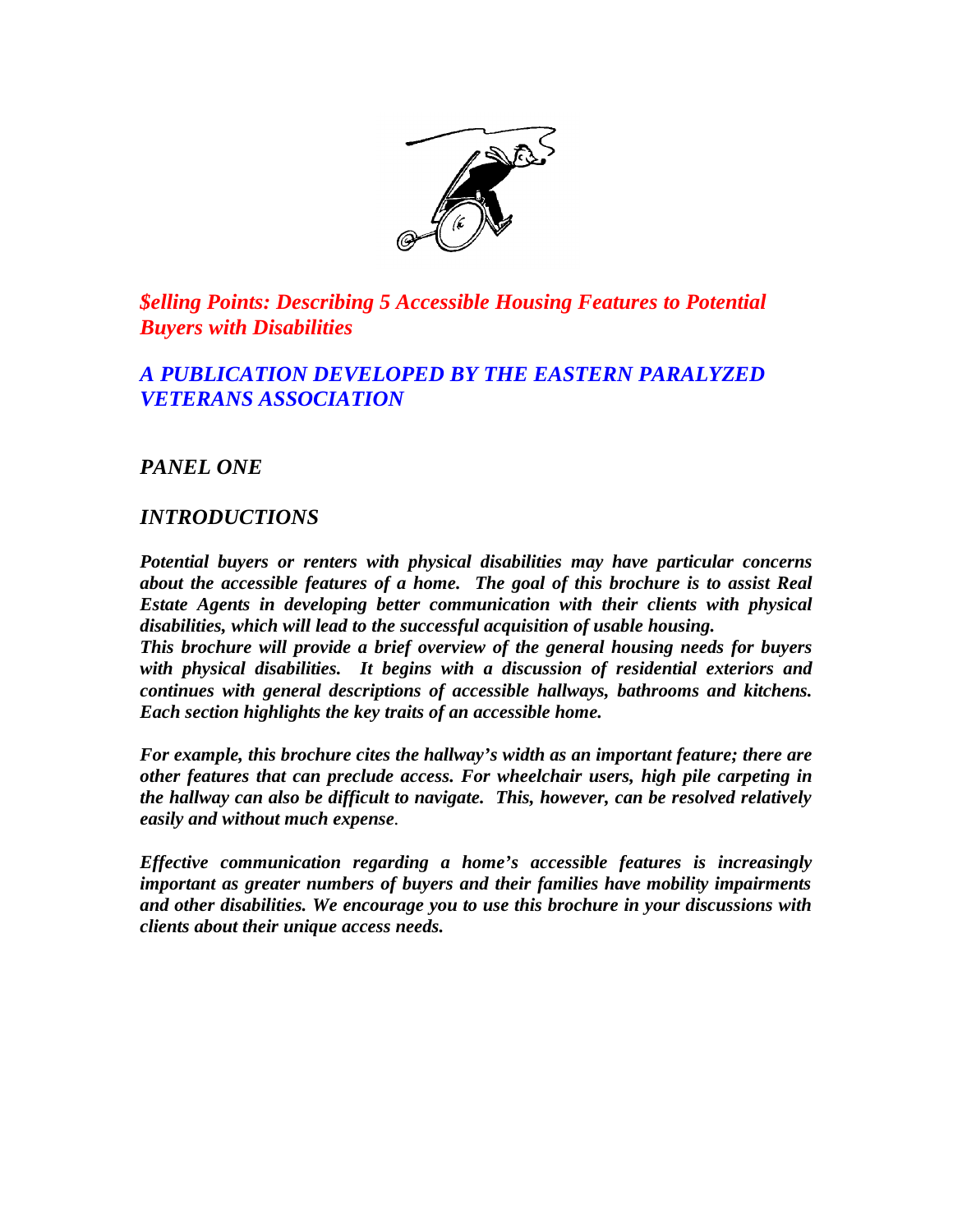# *PANEL TWO*

# *1. EXTERIOR ACCESSIBLE ROUTES*

*An accessible exterior route should be 36 inches wide and should not offer a significant grade. A client may need a curb ramp or "curb cut" to a sidewalk from the street in situations where there is no driveway or a driveway doesn't provide a firm surface.* 



*Even if a walk or drive connects to an entrance, many homes have one or more steps to their entrances. In many cases a ramp can be constructed to provide access. It is important to communicate to a client the height and number of these steps before showing him or her the home – as a temporary ramp can sometimes be installed.* 

#### *PANEL THREE*

#### *2. ENTRANCES*

*There should be at least one 32-inch wide entrance to the house (measure this from face of door to opposite door frame, when door is opened 90 degrees). Most wheelchair users can easily use a door where the threshold is up to ½ inch high. This entrance will* 

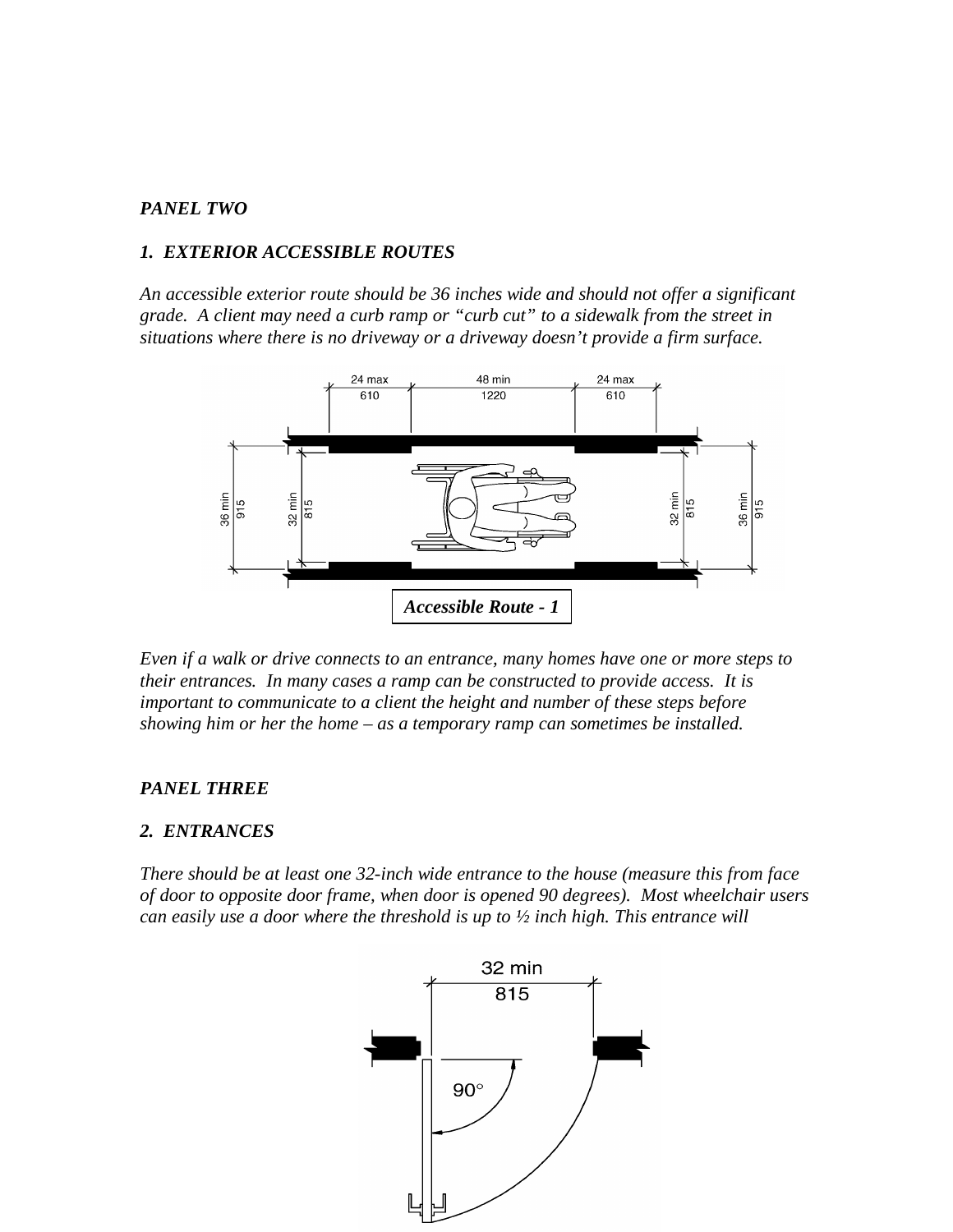*accommodate a typical wheelchair-user.* 

# *PANEL FOUR*

# *3. INTERIOR ACCESSIBLE ROUTES*

*For wheelchair users, one of the particularly important characteristics of a house is the width of the hallways. Hallways of approximately 36 inches accommodate most wheelchair users. Hard floor surfaces are more usable to wheelchair users than thick carpeting.* 

*The width of doors inside a house or apartment can be as important as the width of the home's front door. Accessible doors provide a passageway at least 32-inches wide. A hallway should be wide enough so that a person can have sufficient room to "sit" beside the door as he or she is opening it: Eighteen inches is an adequate amount of clear space on the pull-side of the door, while twelve inches is a satisfactory space on the push-side.*



#### *PANEL FIVE*

### *4. BATHROOMS*

*Adequate space in the bathroom is particularly important for many people with disabilities. Wheelchair users need additional space to turn in the bathroom. One way to determine if ample space is provided is to measure the width of the bathroom (wall to wall). A workable width is 56 inches. While not all bathrooms will be 56 inches wall to wall, measuring the width can provide clients and realtors with a general idea of how easily a person with a disability could use a bathroom or if costly modifications are needed. The location of the toilet and sink is also important. If a toilet is in the corner of the room and adjacent to the wall, then grab bars can be properly installed.* 

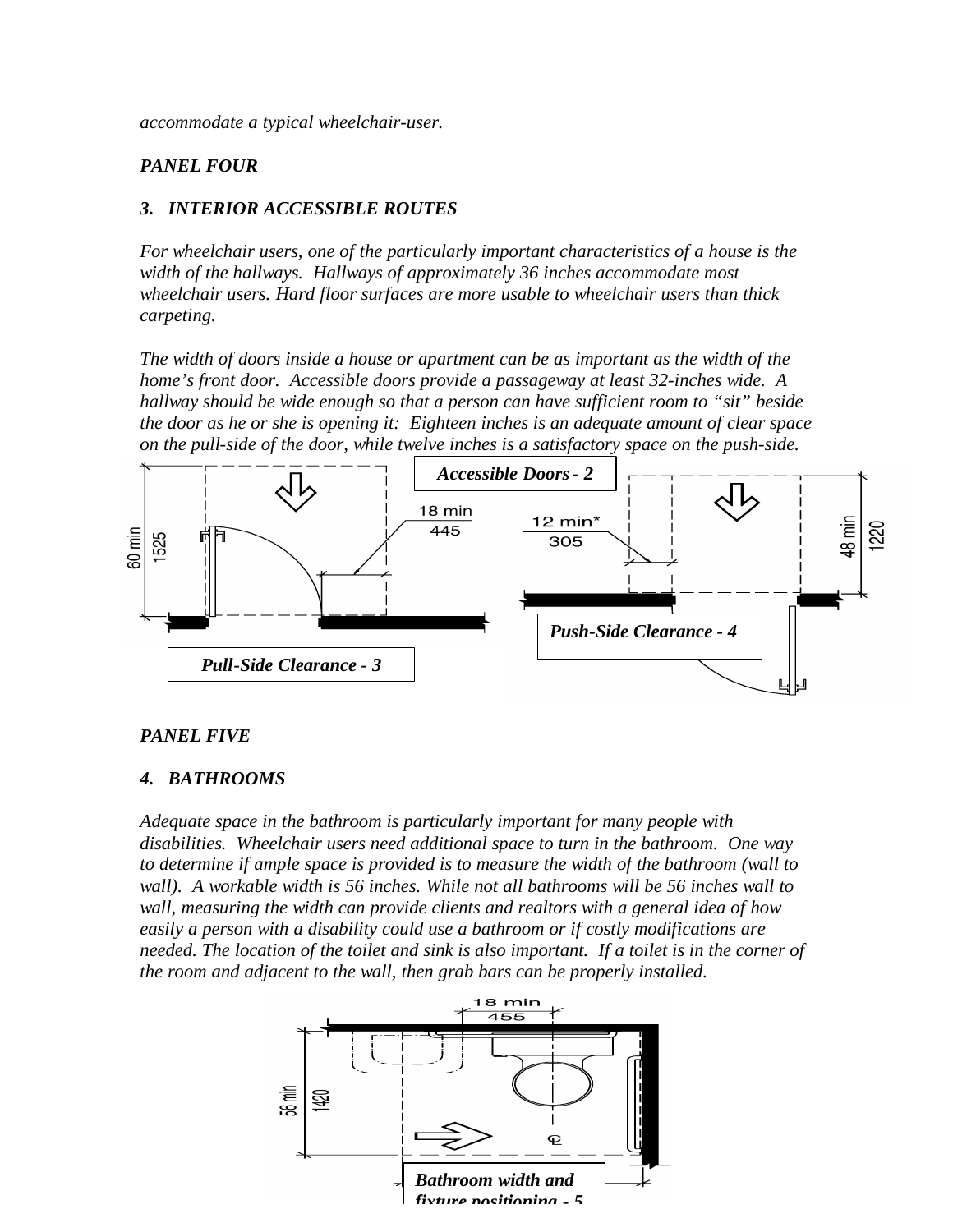*In the following diagram, a wheelchair user is able to use the sink without extensive reaching because he or she is able to position his chair underneath the sink as its base is 34 inch high. Vanity bases can be removed from sinks to provide this type of access.*



# *PANEL SIX*

*The typical bathtub is 17 to 19 inches from the floor to the tub rim, and at this height wheelchair users should be able to transfer onto a tub seat and a wheelchair user can use a hand-held shower that can be purchased.* 

*Unfortunately, there is not often a great deal of space in front of the bathtub. Ideally, a space of 30 inches before the tub will allow a person with a disability easier access. An owner can install an accessible tub or shower to resolve the problem.* 

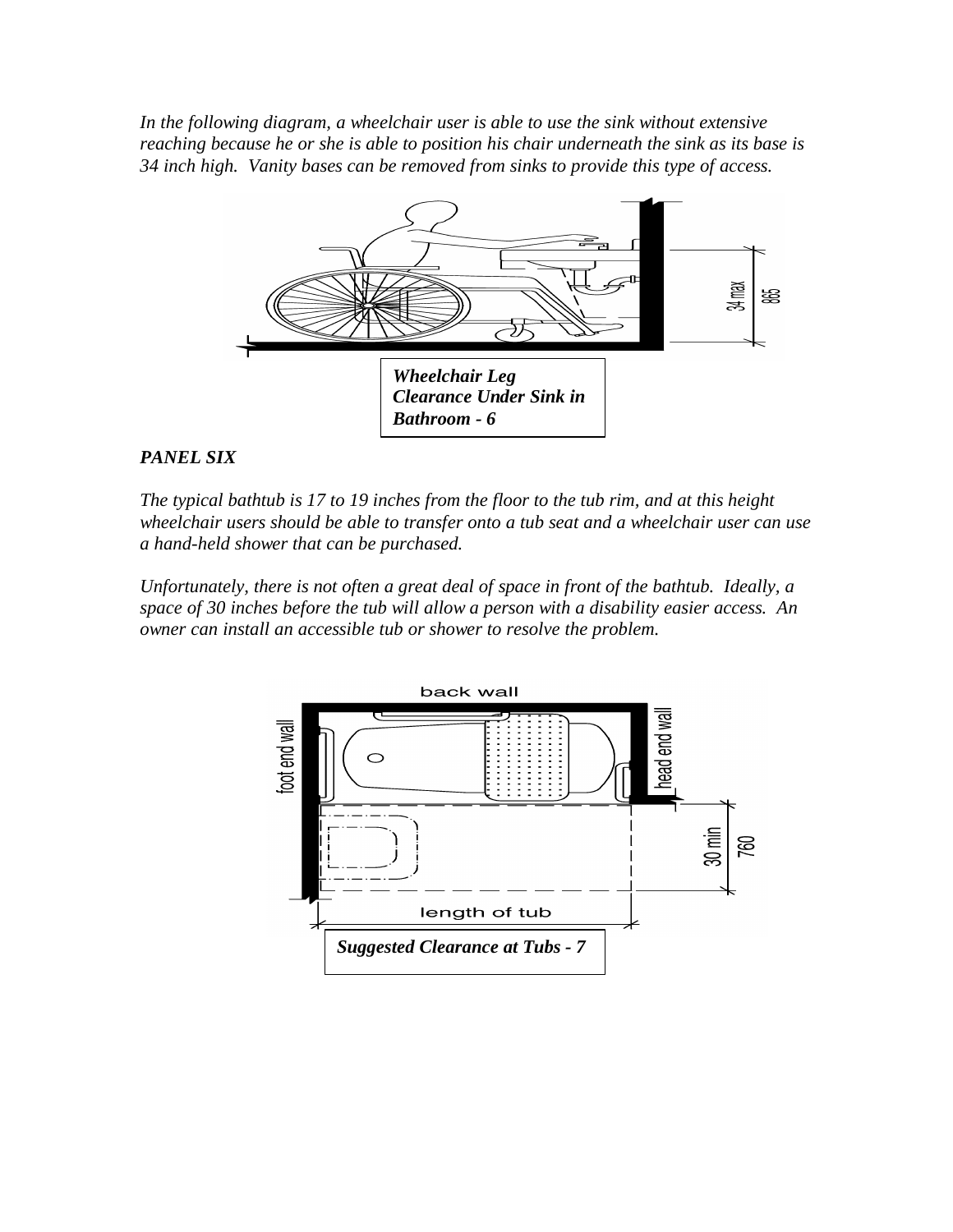### *PANEL SEVEN*

### *5. KITCHEN*

*One of the most important characteristics of a kitchen for a wheelchair user is the amount of floor space available. In order to make a complete turn, a wheelchair user needs a 5-foot turning diameter. Increased width is readily accomplished in some kitchens by eliminating a base under a 36- inch long, 30 - inch wide portion of a cabinet (as a wheelchair can use this open space).*



*It is easier for a wheelchair user to use countertops that are only 34 inches high and wall cabinets that offer some shelving that are only 48 inches high. Space can be provided under sinks as described in the bathroom and shown.*